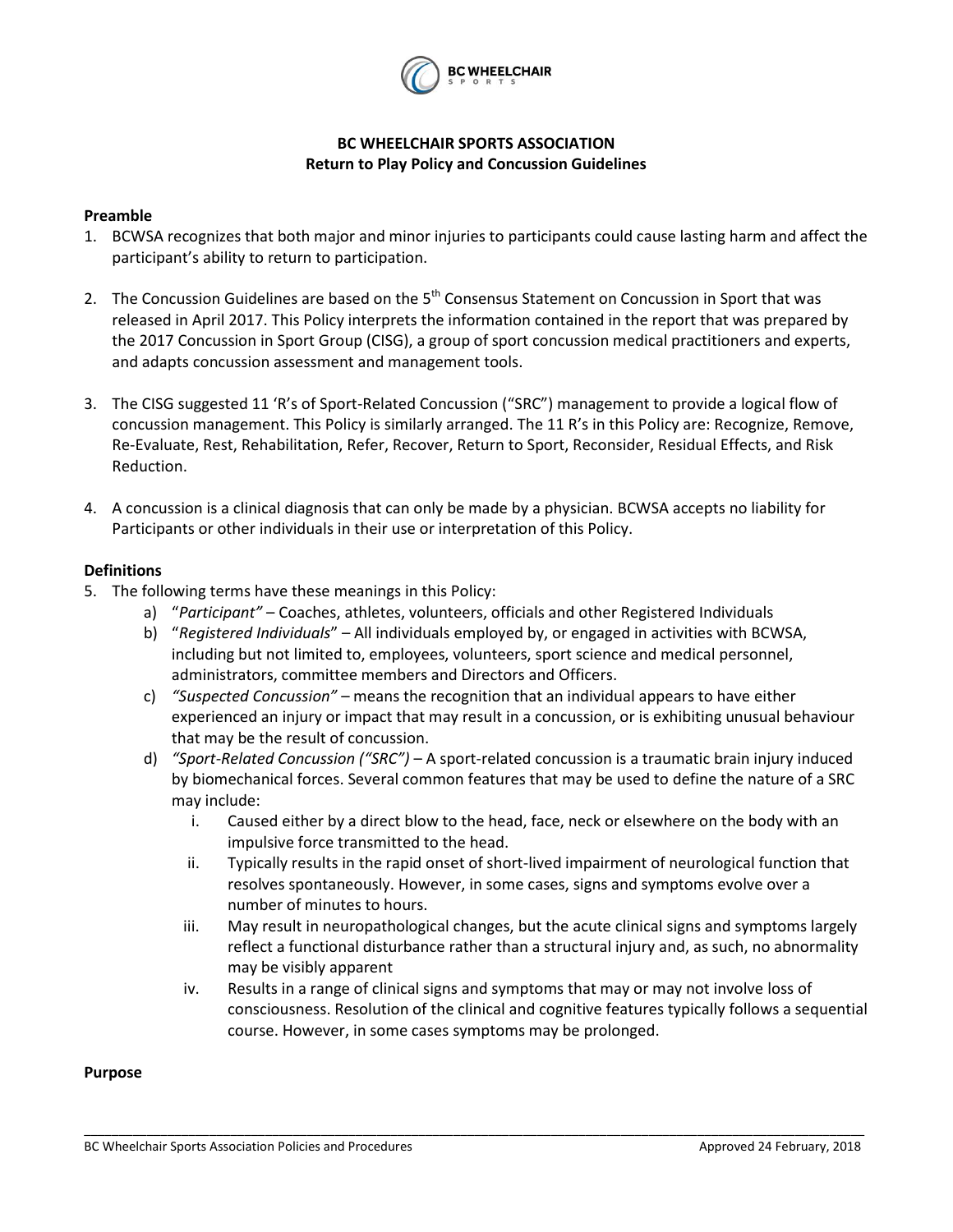

- 6. BCWSA is committed to ensuring the safety of those participating in wheelchair sports. This Policy describes how BCWSA permits participants to return to play after suffering an injury.
- 7. BCWSA recognizes the increased awareness of concussions and their long-term effects and believes that prevention of concussions is paramount to protecting the health and safety of Participants.
- 8. This Policy provides guidance in identifying common signs and symptoms of a concussion, protocol to be followed in the event of a possible concussion, and return to participation guidelines should a concussion be diagnosed. Awareness of the signs and symptoms of concussion and knowledge of how to properly manage a concussion is critical to recovery and helping to ensure the individual is not returning to physical activities too soon, risking further complication.

# **Non-Concussion Injury or Mental Health Challenges**

9. For injuries or serious health concerns that are not classified as concussions, but may include both mental health challenges and or physical injuries, BCWSA will not permit the Participant to return to participation unless approved in writing by a college registered medical or mental health practitioner. BCWSA will keep and maintain records of all medical practitioner approval documents.

### **Concussion - Recognize**

- 10. If any of the following **red flags** are present following an injury, an ambulance should be called and/or an onsite licensed healthcare professional should be summoned:
	- a) Neck pain or tenderness
	- b) Double vision
	- c) Weakness or tingling / burning in arms or legs
	- d) Severe or increasing headache
	- e) Seizure or convulsion
	- f) Loss of consciousness
	- g) Deteriorating conscious state
	- h) Vomiting
	- i) Increasingly restless, agitated, or combative
- 11. The following **observable signs** may indicate a possible concussion:
	- a) Lying motionless on the playing surface
	- b) Slow to get up after a direct or indirect hit to the head
	- c) Disorientation or confusion / inability to respond appropriately to questions
	- d) Blank or vacant look
	- e) Balance or gait difficulties, motor incoordination, stumbling, slow laboured movements

\_\_\_\_\_\_\_\_\_\_\_\_\_\_\_\_\_\_\_\_\_\_\_\_\_\_\_\_\_\_\_\_\_\_\_\_\_\_\_\_\_\_\_\_\_\_\_\_\_\_\_\_\_\_\_\_\_\_\_\_\_\_\_\_\_\_\_\_\_\_\_\_\_\_\_\_\_\_\_\_\_\_\_\_\_\_\_\_\_\_\_\_\_\_\_\_\_\_\_\_\_\_\_\_\_\_\_\_\_\_\_\_

f) Facial injury after head trauma

# 12. A concussion may result in the following **symptoms**:

- a) Headache or "pressure in head"
- b) Balance problems or dizziness
- c) Nausea or vomiting
- d) Drowsiness, fatigue, or low energy
- e) Blurred vision
- f) Sensitivity to light or noise
- g) More emotional or irritable
- h) "Don't feel right"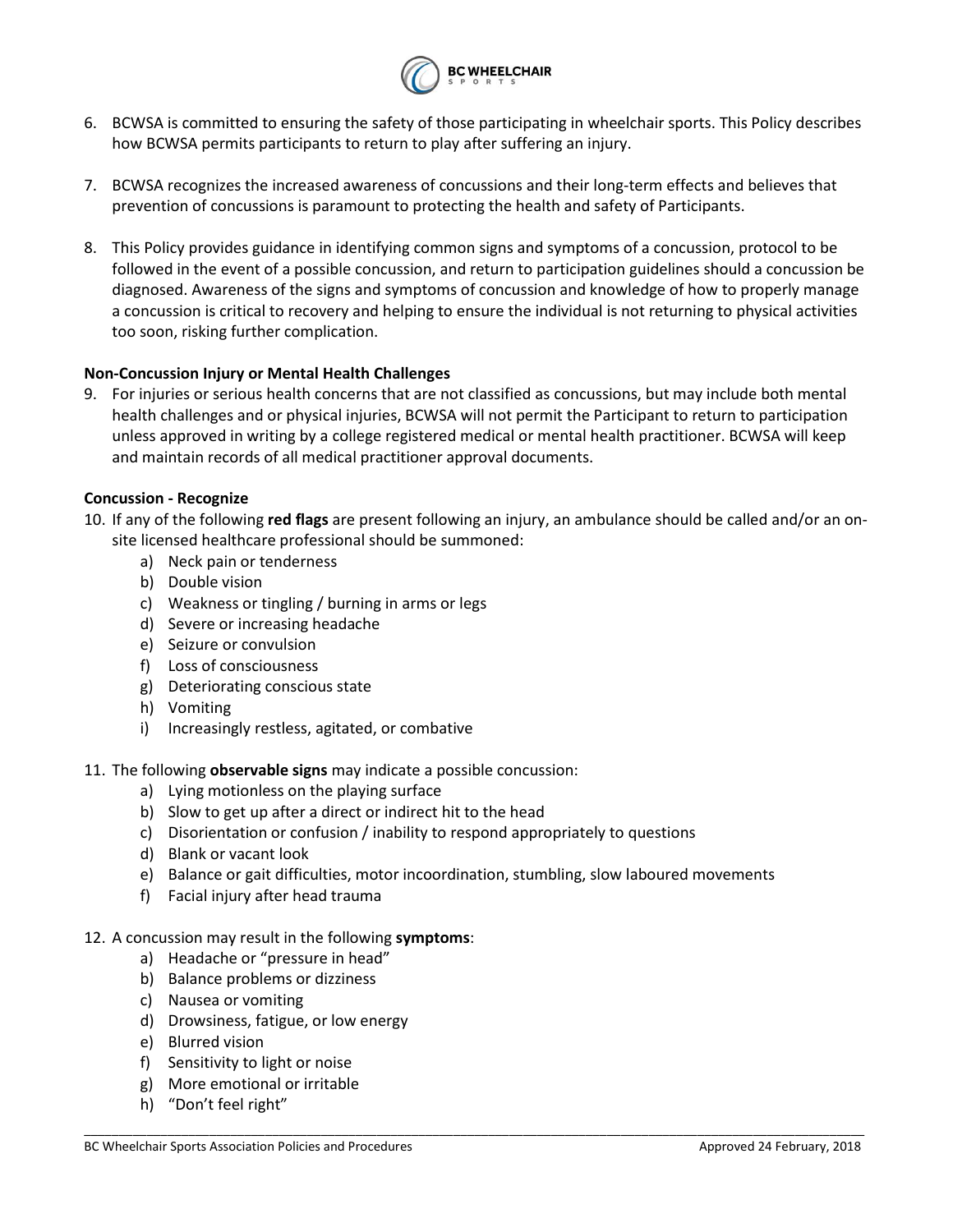

- i) Sadness, nervousness, or anxiousness
- j) Neck pain
- k) Difficulty remembering or concentrating
- l) Feeling slowed down or "in a fog"
- 13. Failure to correctly answer any of these **memory questions** may suggest a concussion (the questions should change depending on the sport):
	- a) What venue are we at today?
	- b) Who scored last in this game?
	- c) Which period is it?
	- d) What team did you play last game?
	- e) Did your team win last game?

### **Remove**

- 14. In the event of a Suspected Concussion where there are **observable signs** of a concussion, **symptoms** of a concussion, or a failure to correctly answer **memory questions**, the Participant should be immediately removed from participation.
- 15. Participants who have a Suspected Concussion and who are removed from participation should:
	- a) Not be left alone (at least for the first 1-2 hours)
	- b) Not drink alcohol
	- c) Not use recreational/prescription drugs
	- d) Not be sent home by themselves
	- e) Not drive a motor vehicle until cleared to do so by a medical professional
- 16. A Participant who has been removed from participation due to a suspected concussion should not return to participation until the Participant has been assessed medically, preferably by a physician who is familiar with th[e Sport Concussion Assessment Tool](http://www.sportphysio.ca/wp-content/uploads/SCAT-5.pdf) – 5<sup>th</sup> Edition (SCAT5) (for Participants over the age of 12) or the Child [SCAT5](http://www.sportphysio.ca/wp-content/uploads/bjsports-2017-097492childscat5.full-2.pdf) (for Participants between 5 and 12 years old), even if the symptoms of the concussion resolve.
- 17. For Participants who have been removed from participation, the Participant's parent/guardian should be immediately contacted. The Participant should be isolated in a dark room or area, stimulus should be reduced, the Participant should not be left alone, the Participant should be monitored, and any cognitive, emotional, or physical changes should be documented.

### **Re-Evaluate**

18. A Participant with a Suspected Concussion should be evaluated by a licensed physician who should conduct a comprehensive neurological assessment of the Participant and determine the Participant's clinical status and the potential need for neuroimaging scans.

### **Rest and Rehabilitation**

- 19. Participants with a diagnosed SRC should rest during the acute phase (24-48 hours) but can gradually and progressively become more active so long as activity does not worsen the Participant's symptoms. Participants should avoid vigourous exertion.
- 20. Participants must consider the diverse symptoms and problems that are associated with SRCs. Rehabilitation programs that involve controlled parameters below the threshold of peak performance should be considered.

\_\_\_\_\_\_\_\_\_\_\_\_\_\_\_\_\_\_\_\_\_\_\_\_\_\_\_\_\_\_\_\_\_\_\_\_\_\_\_\_\_\_\_\_\_\_\_\_\_\_\_\_\_\_\_\_\_\_\_\_\_\_\_\_\_\_\_\_\_\_\_\_\_\_\_\_\_\_\_\_\_\_\_\_\_\_\_\_\_\_\_\_\_\_\_\_\_\_\_\_\_\_\_\_\_\_\_\_\_\_\_\_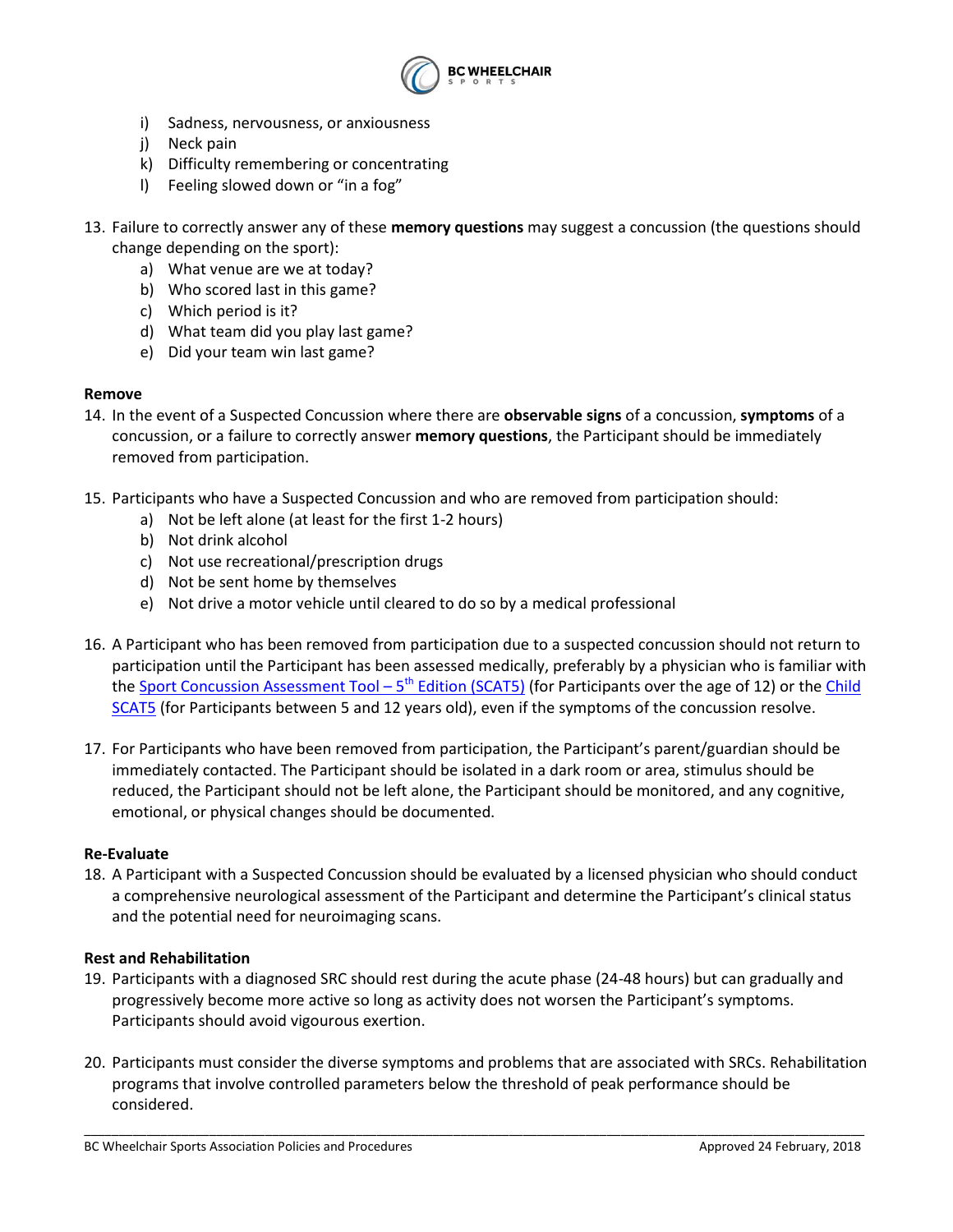

# **Refer**

21. Participants who display persistent post-concussion symptoms (i.e., symptoms beyond the expected timeline for recovery – 10-14 days for adults and 4 weeks for children) should be referred to physicians with experience handling SRCs.

# **Recovery and Return to Sport**

- 22. SRCs have large adverse effects on cognitive functioning and balance during the first 24-72 hours after injury. For *most* Participants, these cognitive defects, balance and symptoms improve rapidly during the first two weeks after injury. An important predictor of slower recovery from an SRC is the severity of the Participant's initial symptoms following the first few days after the injury.
- 23. The table below represents a graduated return to sport for most Participants, in particular those that did not experience high severity of initial symptoms after the following the first few days after the injury.

| <b>Stage</b> | Aim                     | <b>Activity</b>                                                                 | <b>Stage Goal</b>                                                       |
|--------------|-------------------------|---------------------------------------------------------------------------------|-------------------------------------------------------------------------|
|              | Symptom-limited         | Daily activities that do not provoke                                            | Gradual reintroduction of                                               |
|              | activity                | symptoms                                                                        | work/school activities                                                  |
|              | Light aerobic exercise  | Walking or stationary cycling at slow to<br>medium pace. No resistance training | Increase heart rate                                                     |
| 3            | Sport-specific exercise | Active drills. No head impact activities                                        | Add movement                                                            |
| 4            | Non-contact training    | Harder training drills. May start                                               | Exercise, coordination and                                              |
|              | drills                  | progressive resistance training                                                 | increased thinking                                                      |
| 5            | Full contact practice   | Following medical clearance, participate<br>in normal training activities       | Restore confidence and assess<br>functional skills by coaching<br>staff |
| 6            | Return to sport         | Normal participation                                                            |                                                                         |

### **Table 1 - Return to Sport Strategy**

- 24. An initial period of 24-48 hours of both physical rest and cognitive rest is recommended before beginning the Return to Sport strategy.
- 25. There should be at least 24 hours (or longer) for each step. If symptoms reoccur or worsen, the Participant should go back to the previous step.
- 26. Resistance training should only be added in the later stages (Stage 3 or Stage 4).
- 27. If symptoms persist, the Participant should return to see a physician.
- 28. The Participant's Return-to-Sport strategy should be guided and approved by a physician with regular consultations throughout the process.
- 29. The Participant must provide BCWSA with a medical clearance form, signed by a physician, following Stage 5 and before proceeding to Stage 6.

### **Reconsider**

30. The 2017 Concussion in Sport Group (CISG) considered whether certain populations (children, adolescents, and elite athletes) should have SRCs managed differently.

\_\_\_\_\_\_\_\_\_\_\_\_\_\_\_\_\_\_\_\_\_\_\_\_\_\_\_\_\_\_\_\_\_\_\_\_\_\_\_\_\_\_\_\_\_\_\_\_\_\_\_\_\_\_\_\_\_\_\_\_\_\_\_\_\_\_\_\_\_\_\_\_\_\_\_\_\_\_\_\_\_\_\_\_\_\_\_\_\_\_\_\_\_\_\_\_\_\_\_\_\_\_\_\_\_\_\_\_\_\_\_\_